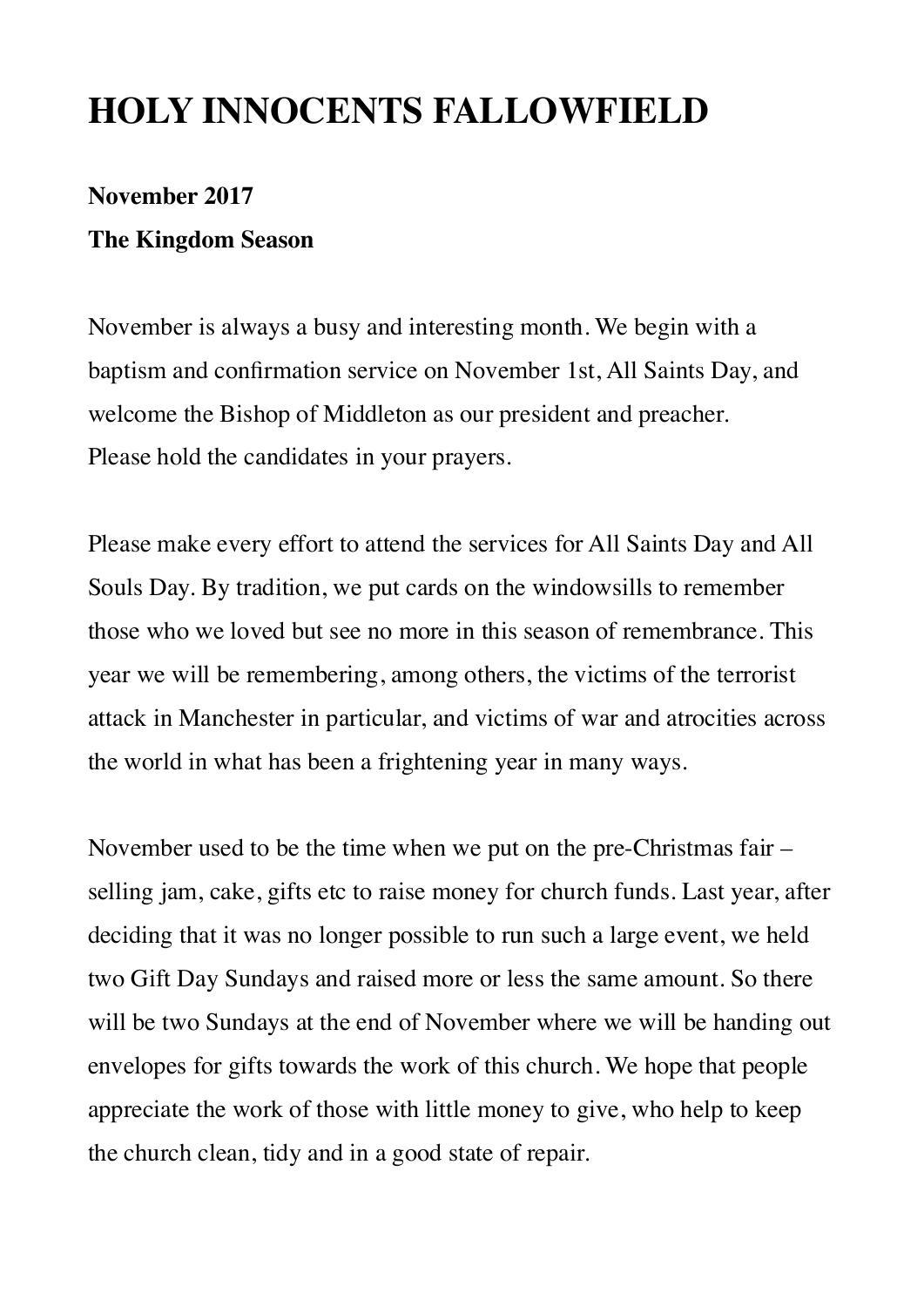A visit to the **Diocesan website** will show that the advert for a new incumbent for the parish has been added. The Parish Profile and a Person Specification and other details are there as well. The closing date is the end of November, and the diocese hopes to hold interviews for the post in early December.

# **SUNDAYS AND FESTIVALS IN NOVEMBER**

\*\*\*\*\*\*

#### **Wednesday November 1st All Saints Day 7.30pm**

**President and Preacher:** The Rt Revd Mark Davies

**Readings:** Revelation 7.9-end; Psalm 34; 1 John 3.1-3; Matthew 5.1-12

**Hymns:** Ye choirs of new Jerusalem, Gospel Alleluia, For all the saints,

Give me the wings of faith to rise

**Other music:** We turn to Christ alone: You shall cross the barren desert

\*\*\*\*\*\*

**Thursday November 2nd All Souls Day 7.30pm** 

**President and Preacher:** The Revd Paula Robinson

**Readings:** Lamentations 3: 17-26, 31-33; Psalm 90; Romans 5: 5-11; John  $6: 37-40$ 

**Hymns:** Jesus lives! Thy terrors now; Let saints on earth in concert sing; Jesus, son of Mary; The day thou gavest, Lord, is ended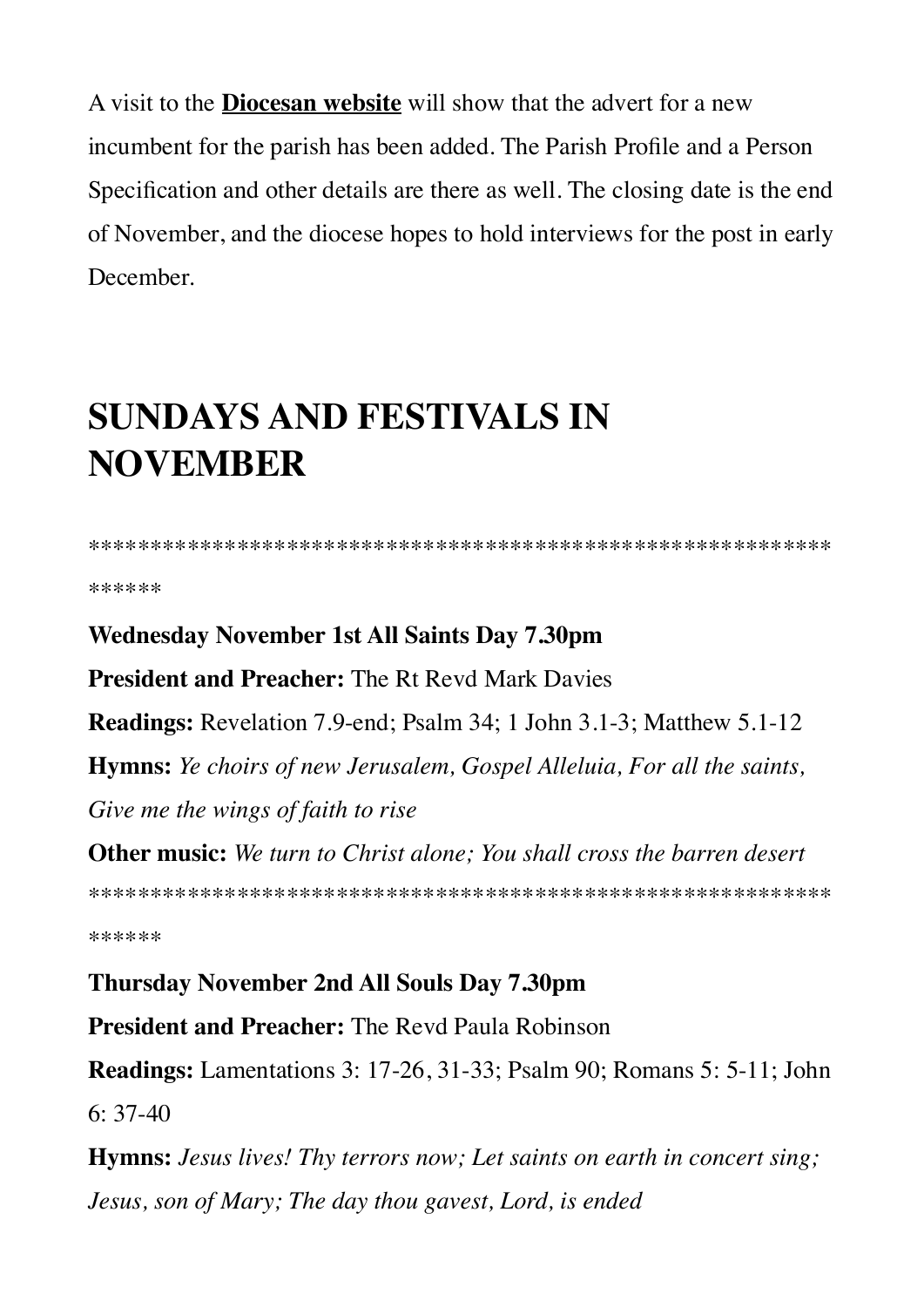# Other music: Pie Jesu; The Kontakion

\*\*\*\*\*\*

### **Sunday November 5th The Fourth Sunday before Advent**

### **President and Preacher: The Revd Richard Young**

**Readings:** Micah 3.5-end: Psalm 33.1-5: Hebrews 12.18-34: Matthew

 $5.1 - 12$ 

**Hymns:** Rejoice today with one accord; Gospel Alleluia; The church's one foundation: Now thank we all our God

**Other music:** How can I keep from singing?

\*\*\*\*\*\*\*\*\*\*\*\*

#### **Sunday November 12th Remembrance Sunday**

**President and Preacher:** The Revd Canon Michael Ainsworth

**Readings:** Amos 5.18-24; Psalm 70; 1 Thessalonians 4.13-end; Matthew

 $25.1 - 13$ 

**Hymns:** Eternal Father, strong to save; Peace, perfect peace; Eternal ruler of the ceaseless round; O God our help in ages past

**Other music:** They shall grow not old; Morning glory, starlit sky

\*\*\*\*\*\*

## **Sunday November 19th The Second Sunday before Advent**

**President and Preacher:** The Revd Canon Michael Ainsworth

**Readings:** Zephaniah 1.7, 12-18; Psalm 90; 1 Thessalonians 5.1-11; Matthew 25,14-30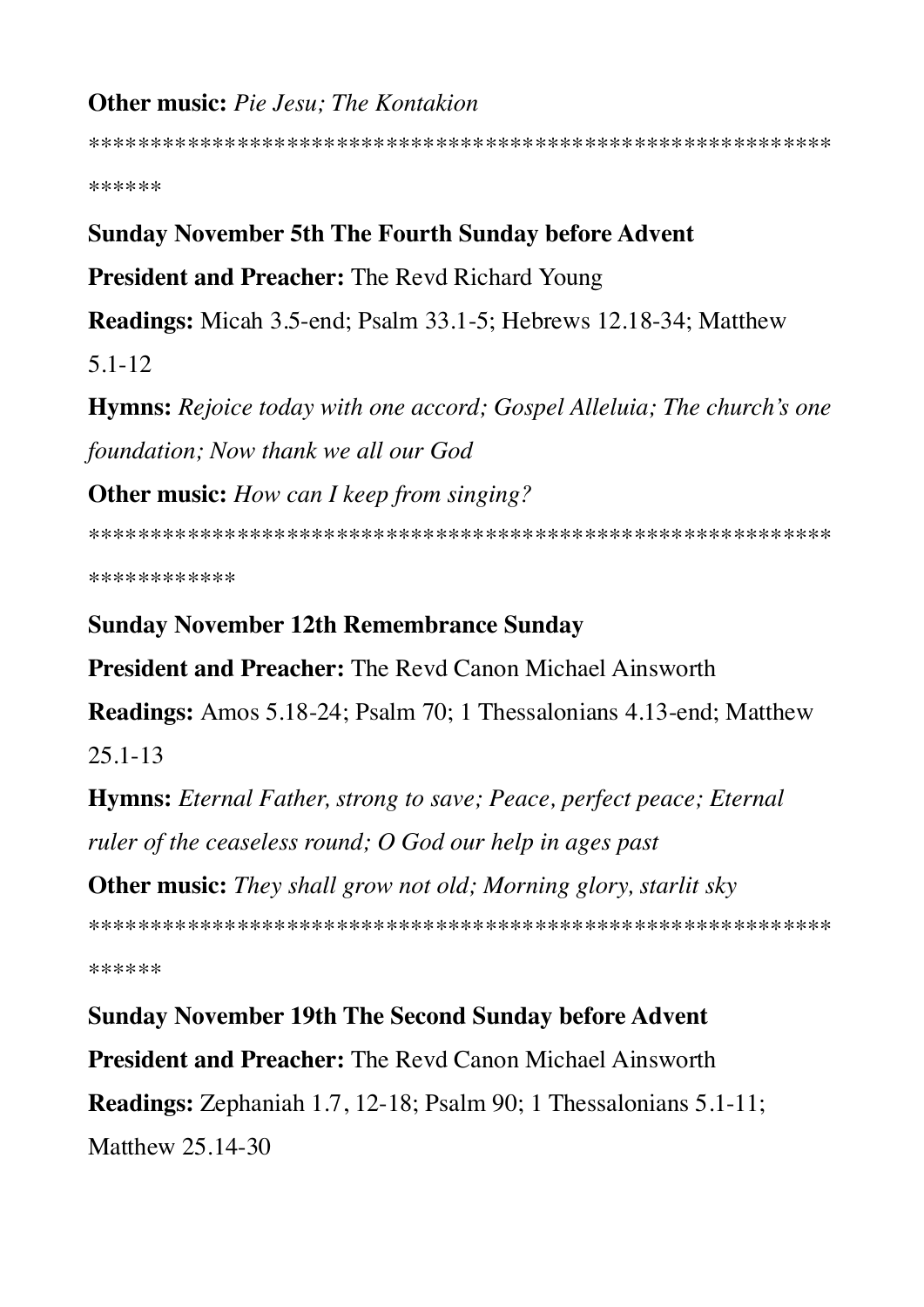Hymns: Angel voices, ever singing; Gospel Alleluia; Let all mortal flesh keep silence; Immortal, invisible, God only wise

**Other music:** The eternal gifts of Christ the King; A devout prayer of

# Henry VI

\*\*\*\*\*\*

Week beginning November 20th is Autumn Cleaning time: all offers of help to get church polished and extra clean and tidy for the start of the new liturgical year, as we move into Advent. Please speak to Hilary for times and days!

\*\*\*\*\*\*\*

## **Sunday November 26th Christ the King**

**President:** The Revd Caroline Hewitt

**Preacher:** The Revd Gerald Broadbent

Ezekiel 34.11-16, 20-24; Psalm 95.1-7; Ephesians 1.15-**Readings:** 

end: Matthew 25.31-end

Hymns: Christ triumphant, ever reigning; Gospel Alleluia; Hail redeemer, King divine; Crown him with many crowns **Other music:** Rejoice the Lord is king (Archer)

\*\*\*\*\*\*

# **ADVENT COURSE 2017**